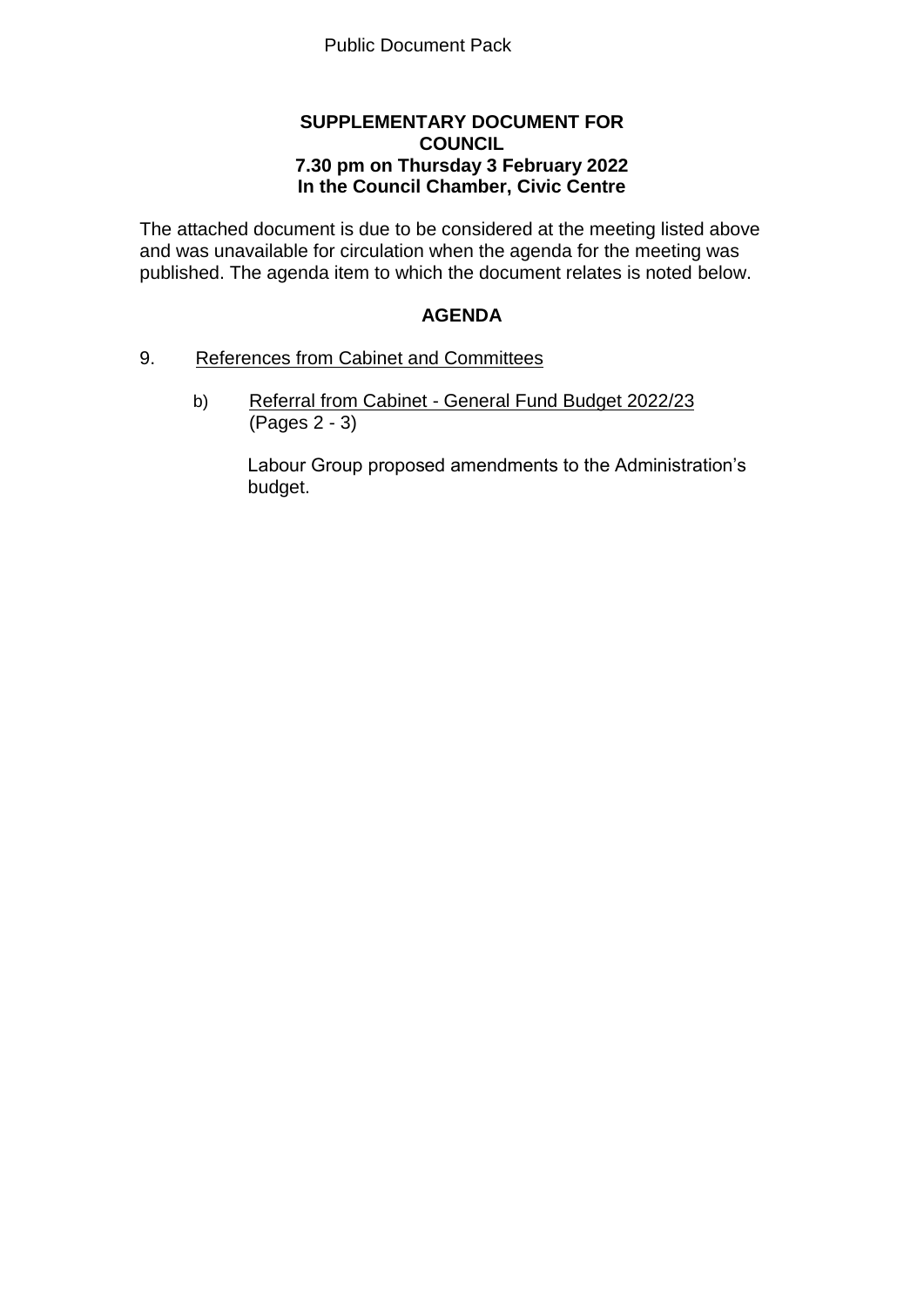#### **Labour Group Alternative Budget Proposals 2022/23**

The Labour Group proposes an alternative General Fund budget for 2022/23 which –

- 1. Proposes a 1.99% Council Tax Increase for 2022/23. The Labour Group believes this is essential to safeguard the Councils financial position in the medium term and avoid the £1m budget deficiency that will be created by the Conservatives General Fund Budget and MTFS proposals to freeze council tax.
- 2. Will remove the need to contribute £335,000 of New Homes Bonus to the Budget Resilience Reserve to help cover future impacts of the Conservative Administrations council tax freeze
- 3. Will reinstate £1,355,000 back in to reserves, currently proposed to be used to support the Efficiency Dividend and Estates Renewal Fund within the Conservative Administrations budget. The Labour Group would utilise these additional reserves to help support the Councils Regeneration agenda over the next 3 -5 years.
- 4. Will invest in services to improve the local area for our residents using £350,000 of New Homes Bonus to support the one off investments in Playgrounds, Climate Change, Parking and School Breakfasts initiatives detailed below. This replaces the £363,000 Estates Renewal Fund which has been funded from reserves in the Conservative Administration budget with no detailed plans for any investment –
	- £43,000 for an additional Community Safety Officer post.
	- Reduced costs of services for Green Waste (£67,000) and Crematoria (£50,000) to service users.
	- £100,000 investment in Playgrounds
	- £100,000 investment in Climate change initiatives to deliver the Climate Emergency agenda.
	- £100,000 support for residents parking by reducing the cost of dropped Kerbs.
	- £50,000 to provide support for a pilot scheme for free school breakfasts to ensure no child goes hungry.
- 5. Will contribute £815,000 of New Homes Bonus to the Discretionary Fund to further extend the fund life and give more protection to valued local services for our residents.
- 6. Ensure that arrangements with the Crematorium operator are renegotiated as provided for within the contract resulting in the £50,000 additional income included in the Conservatives Administrations budget to support the introduction of reduced charges to help bereaved residents.
- 7. Remove the demand for Voluntary Organisations to demonstrate efficiency savings to enable Partnership Grants to be accessed from the reports.